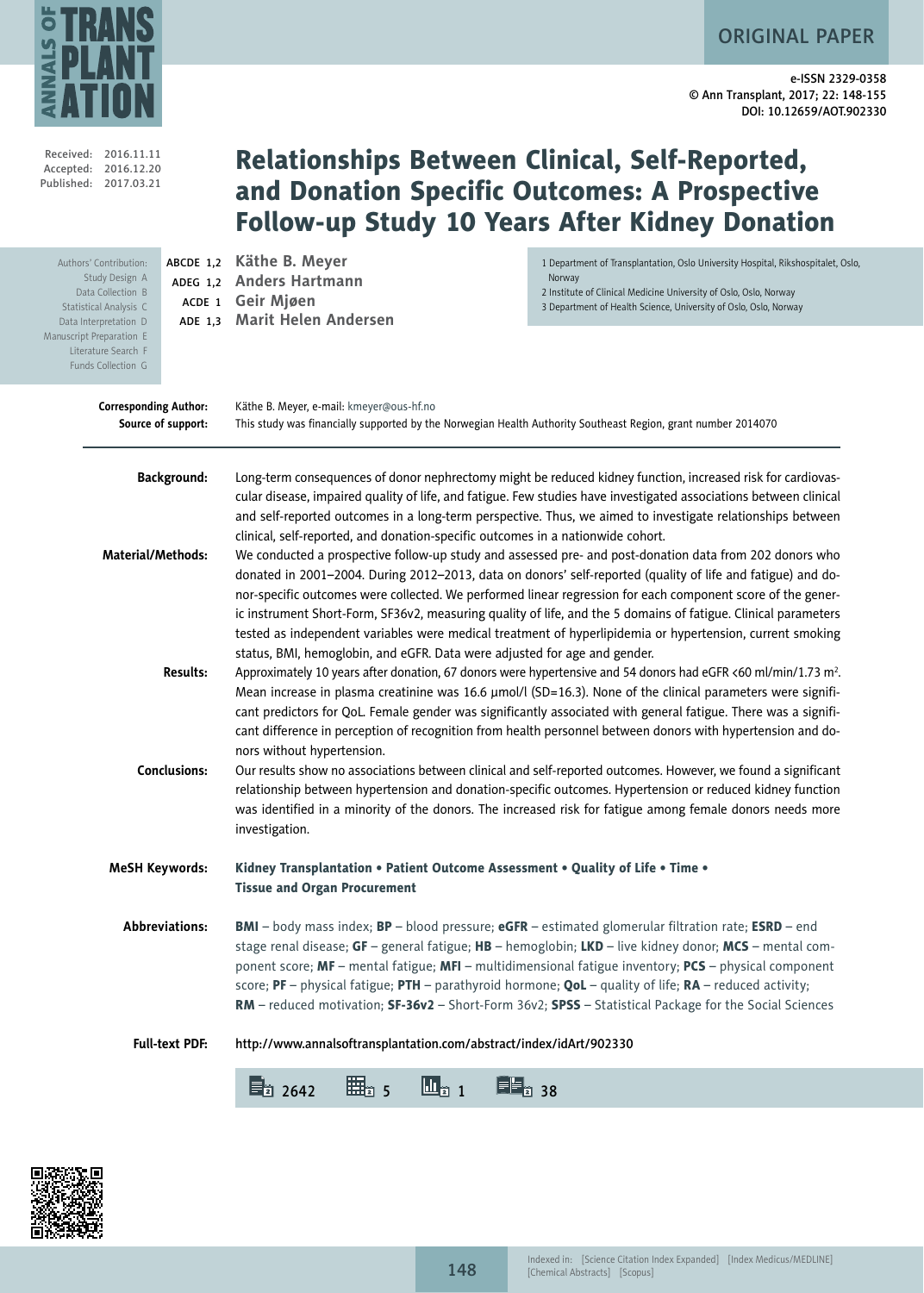## **Background**

Live donor kidney transplantation is considered to be the criterion standard treatment for patients with end-stage renal disease (ERSD). Globally, live kidney donation has increased by approximately 50% and is now an established treatment in most countries [1]. However, there has been stagnation and even a decline in some countries in Europe, Northern America, and Oceania [2,3]. This is also the case in Norway, where 40% of the kidney transplants were from live donors up to 2005 [4] but there has been a decline to 25% in 2015. This may reflect some ambiguity concerning the use of live donors. Obviously, there is a need for long-term follow-up to provide precise knowledge with regard to long-term health, as a basis for safe expansion of live kidney donor (LKD) selection criteria, and to ensure qualified informed consent from prospective donors [5–7], as well as guidelines for long-term follow-up [8].

Over the years, a variety of long-term follow-up studies have been conducted. Age, gender, body mass index (BMI), blood pressure (BP), and time since donation have been associated with renal function [9–15], and recent studies suggest an increased risk for cardiovascular mortality [16] and ESRD [17,18] in live donors compared to healthy non-donors. Furthermore, a recent prospective follow-up study assessed new-onset hypertension, finding a decrease in self-reported health outcomes and renal function 10 years after donation [19]. The authors suggest that the decrease was due to the donors' increased age. Similarly, a study by Sommerer et al. [20] raised concerns about risk for fatigue and reduced mental health in female donors. They also found an expected a decrease in renal function but no significant change in BP. However, none of these studies investigated if there was an association between selfreported health outcomes and renal function or other clinical parameters. To the best of our knowledge, no studies have



actually investigated associations between long-term self-reported health and clinical variables. We therefore addressed a range of clinical parameters of potential relevance and their relationships with self-reported and donation-specific outcomes in a long-term prospective study.

# Material and Methods

We invited 351 eligible Norwegian donors who donated a kidney at Oslo University Hospital, the Norwegian transplant center, in 2001–2004. The donors were invited by mail to participate in a 10-year follow-up study. Out of these, 217 were included. Data on self-reported health outcomes were presented in a previous report [21]. In the present study, long-term clinical data were also retrieved. Altogether, 202 out of 217 (93%) patients who gave informed consent had clinical data retrieved about 10 years after donation. Figure 1 shows a diagram of the inclusion process.

## Data collection

Baseline data were available in the Scandiatransplant Living Donor Registry database. Clinical variables at 10-year followup were collected from the local nephrologists who performed the medical follow-up 10 years after donation. Donors' selfreported outcomes and donation-specific outcomes were collected in 2012–2013.

### **Measurements**

*Demographic characteristics* included donors' age, gender, relationship to recipient, and years since donation.

> **Figure 1.** Flow diagram for inclusion. Inclusion criteria flow diagram. The diagram describes how the sample of living kidney donors (LKD) who completed the questionnaires (N=217) was derived from the total donors at Oslo University Hospital in 2001–2004. Clinical data were available for 202 donors.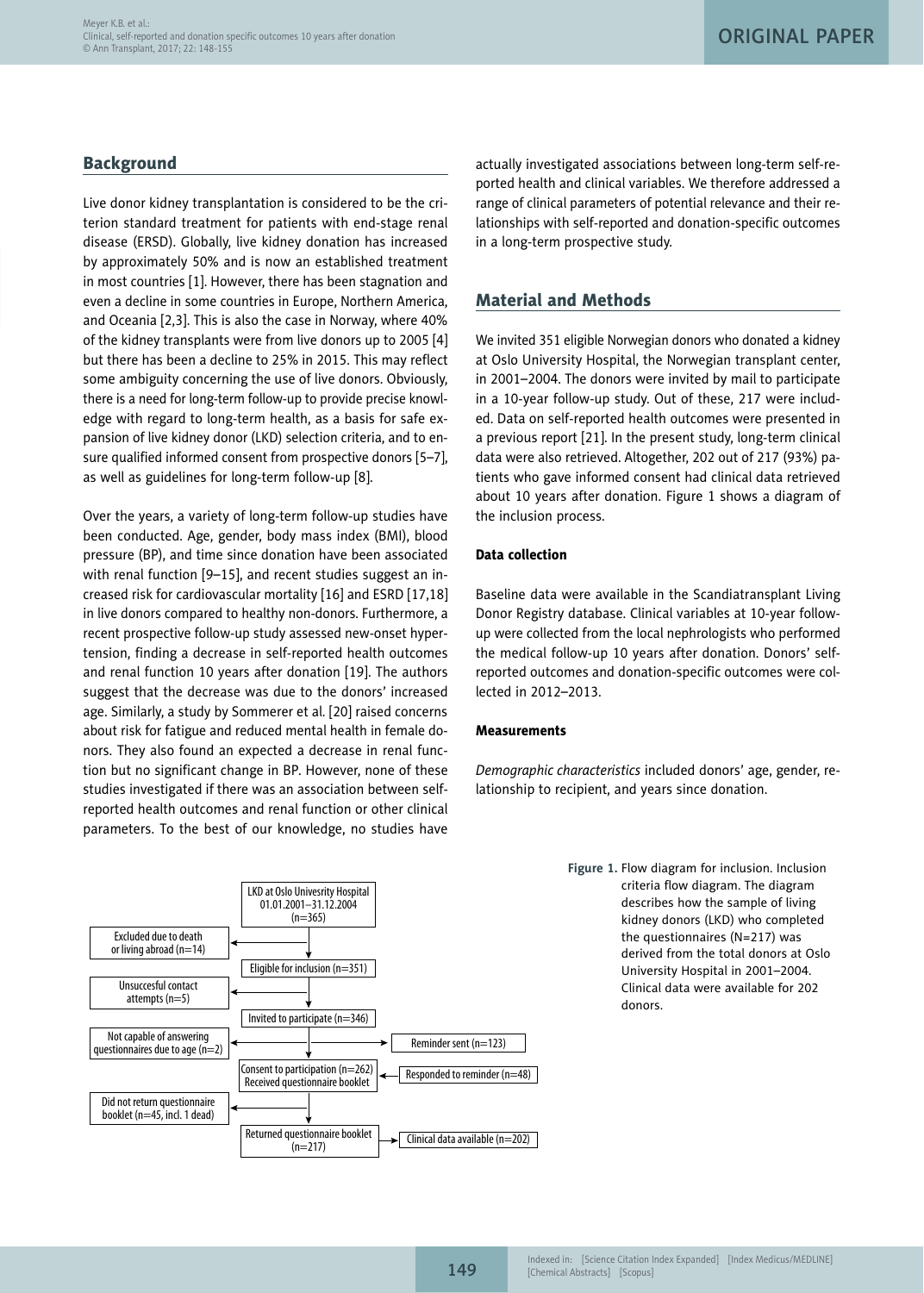*Clinical variables* included weight, systolic and diastolic BP, use of antihypertensive drugs and statins, and smoking status. Blood tests included hemoglobin (HB), plasma creatinine, and parathyroid hormone (PTH). Estimated glomeruli filtration rate (eGFR) was calculated according to CKD-EPI equations. Urinary albumin/creatinine ratio was also measured. Changes in creatinine and BMI were estimated by comparing follow-up measures with baseline measures. PTH levels in the donors was assessed at 10 years and compared to reference values for the normal background population. Hypertension was defined as BP >140/90 or use of antihypertensive drugs.

*Self-reported outcomes.* The Short-Form (SF)-36v2 includes 36 items and evaluates 8 domains of functional health, which are summarized into physical (PCS) and mental health component scores (MCS). Each domain has a potential range of 0–100. The component scores PCS and MCS are transformed to have a mean value of 50 and a standard deviation of 10. Higher scores indicate better self-reported quality of life (QoL) [22]. Fatigue was assessed using the Multidimensional Fatigue Inventory (MFI), which includes 20 items covering 5 domains: general fatigue (GF), physical fatigue (PF), reduced activity (RA), reduced motivation (RM), and mental fatigue (MF). Each subscale has a potential range of 4–20; higher scores indicate more fatigue [23]. Both instruments were translated and validated into Norwegian [24,25].

*Donor-specific factors.* Donor-specific questions measured donation-specific factors; perceived recognition for going through the donation from family members and friends, and health care professionals; range 1–5 (from "not at all" to "a great extent"), expected recipient's health outcome (worse=1; as good as or better than expected=0), donor's assessment of the effect of donation on own health; range 1–5 (from "a great extent" to "not at all"), and if donor would have donated again (yes/no/unsure) [21].

## Statistical analysis

Data were explored with descriptive analysis and are presented as frequencies, and measures of centrality and variance. The Wilcoxon Mann-Whitney U test was performed to investigate differences in donation-specific outcomes between donors with <code>eGFR</code> < or >60 ml/min/1.73 m<sup>2</sup>, and donors with or without hypertension. Due to skewness in 3 of 5 domains in fatigue, we performed a logarithmic transformation on the domains GF, PF, and RA. To investigate potential associations between clinical and self-reported outcomes (SF36v2 and MFI), linear regression analysis was conducted. BMI, eGFR, medical treatment (antihypertensive drugs and statins), HB, and smoking status were independent variables, adjusted for age and gender. A 5% level of significance was considered statistically significant. All analyses were performed using the

Statistical Package for the Social Sciences version 21 (SPSS Inc., Chicago, IL, USA).

## **Ethics**

The study was approved by the Regional Medical Research Committee for Health of South-East Norway (2011/2595 D) and by the hospital's data protection officer. An invitation letter, including information about the study, ensured confidentiality, and information about the possibility to withdraw from the study at any time was sent to eligible candidates. The candidates who returned the informed consent sheet were included in the study.

## Results

### Demographics and relation to the recipient

Median medical follow-up time was 11 years (range 6–15 years). Table 1 shows the characteristics of the donors. Mean age at medical follow-up was 60.6 years (range 34–89 years). The majority (62.9%) were females and the most common relationship to the recipient was sibling (33.2%), followed by parent (25.7%).

## Clinical data

Clinical data at medical follow-up are shown in Table 2. At follow-up, donors' mean systolic BP was 129.2 mmHg (SD=14.7) and diastolic BP was 78.5 mmHg (SD=7.8). One-third of the donors had hypertension (n=67) and 52 used statins. Mean age of hypertensive donors was 63.7 years (SD 10.5). Mean eGFR was 68.1 ml/min/1.73  $m^2$  (SD=14.0) and 54 donors had low eGFR (<60 ml/min/1.73 m<sup>2</sup>); their mean age was 67.1 (SD=10.2). Mean change in creatinine was 16.6 µmol/l (SD=16.3). The donors had a mean BMI of 26.5 kg/m<sup>2</sup> (SD=3.7) and the mean change in BMI was 0.7 (SD=2.2).

### Self-reported outcomes

Scores on QoL (SF-36v2) and fatigue (MFI) are presented in Table 3. The donors mainly scored high on PCS and MCS and low on all the domains of fatigue. As shown in Table 4, we found no significant association between clinical variables and PCS and MCS. In fatigue, there was a significant association between BMI and the domain RA, and between the domain GF and gender.

### Donation-specific factors

Recognition from family or friends for being a donor was perceived by the majority of the donors, and two-thirds perceived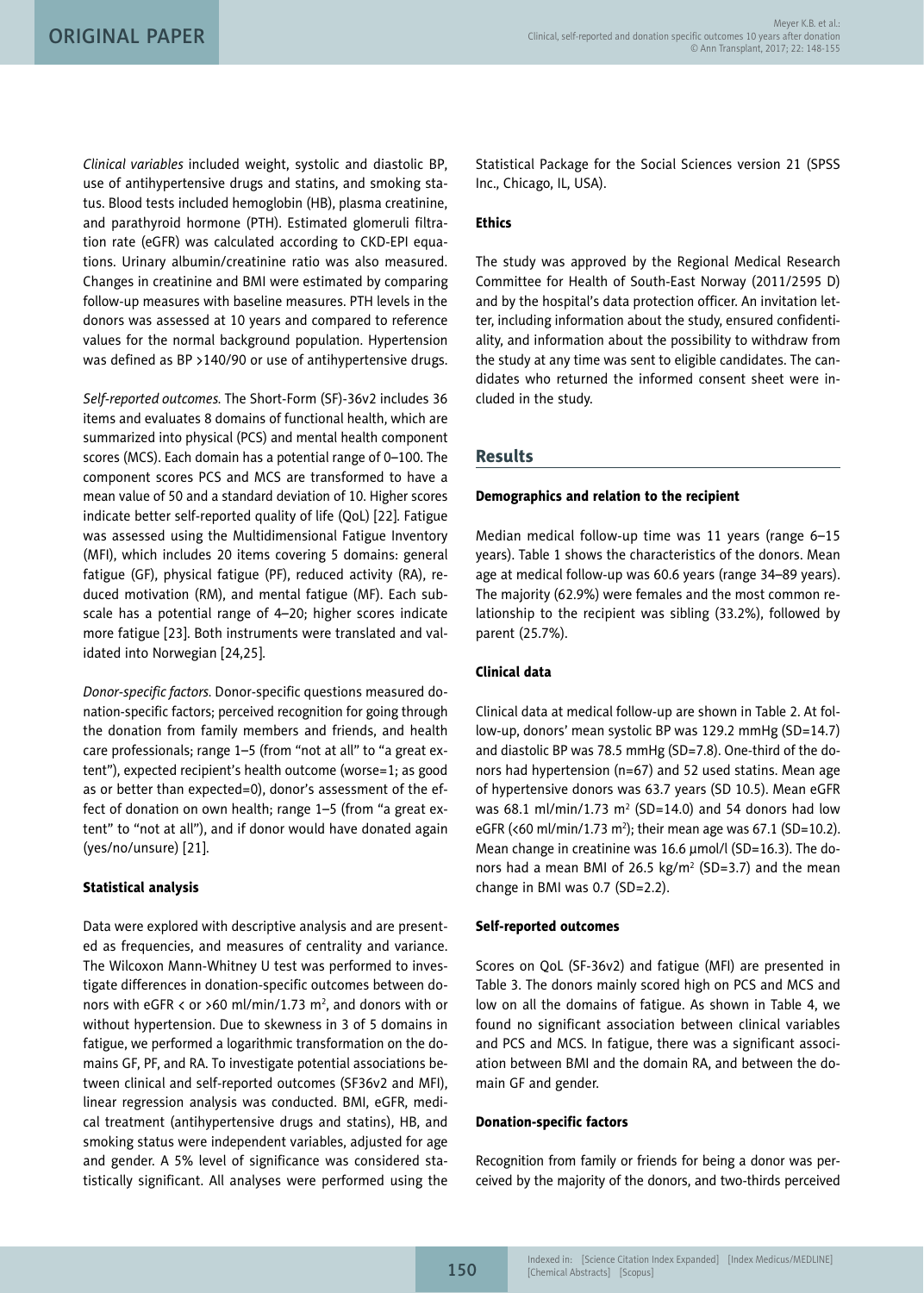**Table 1.** Demographics and relation to recipient.

|                                       |     | Mean (SD)   | Range     |
|---------------------------------------|-----|-------------|-----------|
| Age at follow-up (years)              | 202 | 60.6 (10.6) | $34 - 89$ |
| Follow-up time after donation (years) |     | 11.3(1.5)   | $6 - 15$  |
|                                       |     | (%)         |           |
| Gender                                |     |             |           |
| Male                                  | 75  | (37.1)      |           |
| Female                                | 127 | (62.9)      |           |
| Relationship to recipient             |     |             |           |
| Parent                                | 52  | (25.7)      |           |
| Sibling                               | 67  | (33.2)      |           |
| Offspring                             | 21  | (10.4)      |           |
| Spouse                                | 36  | (17.8)      |           |
| Other                                 | 26  | (12.9)      |           |

Descriptive analysis: continuous variables presented by mean and standard deviation (SD); nominal variables presented by frequency and percent (%).

**Table 2.** Kidney donors; characteristics by clinical data at follow-up (N=202).

|                                    | N   | <b>Mean</b> | (SD)   |
|------------------------------------|-----|-------------|--------|
| Systolic BP (mmHg)                 | 185 | 129.2       | (14.7) |
| Diastolic BP (mmHg)                | 185 | 78.5        | (7.8)  |
| <b>BMI</b>                         | 163 | 26.5        | (3.7)  |
| Change in BMI                      | 163 | 0.7         | (2.2)  |
| Creatinine (umol/L)                | 202 | 91.6        | (18.4) |
| Change in creatinine (umol/L)      | 200 | 16.6        | (16.3) |
| eGFR (ml/min/1.73 m <sup>2</sup> ) | 201 | 68.1        | (14.0) |
| Hemoglobin (g/dl)                  | 197 | 14.3        | (1.1)  |
| PTH (pmol/l)                       | 98  | 7.1         | (4.2)  |
| Cholesterol (mmol/L)               | 195 | 5.4         | (1.0)  |
| Triglycerides (mmol/L)             | 159 | 1.4         | (0.7)  |
| HDL (mmol/L)                       | 181 | 1.6         | (0.5)  |
| LDL (mmol/L)                       | 148 | 3.4         | (0.9)  |
|                                    |     | $(\%)$      |        |
| Low eGFR                           | 54  | (26.7)      |        |
| Hypertension                       | 67  | (33.2)      |        |
| Proteinuria                        | 8   | (3.7)       |        |
| Microalbuminuria                   | 17  | (7.8)       |        |
| Antihypertensive drugs             | 64  | (29.5)      |        |
| <b>Statins</b>                     | 52  | (25.7)      |        |
| Current smoker                     | 26  | (12.9)      |        |
| Intercurrent diseases              | 70  | (34.7)      |        |

Descriptive analysis: continuous variables presented by mean and standard deviation (SD); nominal variables presented by frequency and percent (%). Hypertension was defined as BP>140/90 or antihypertensive drugs. Low eGFR was defined as <60 ml/min/1.73 m².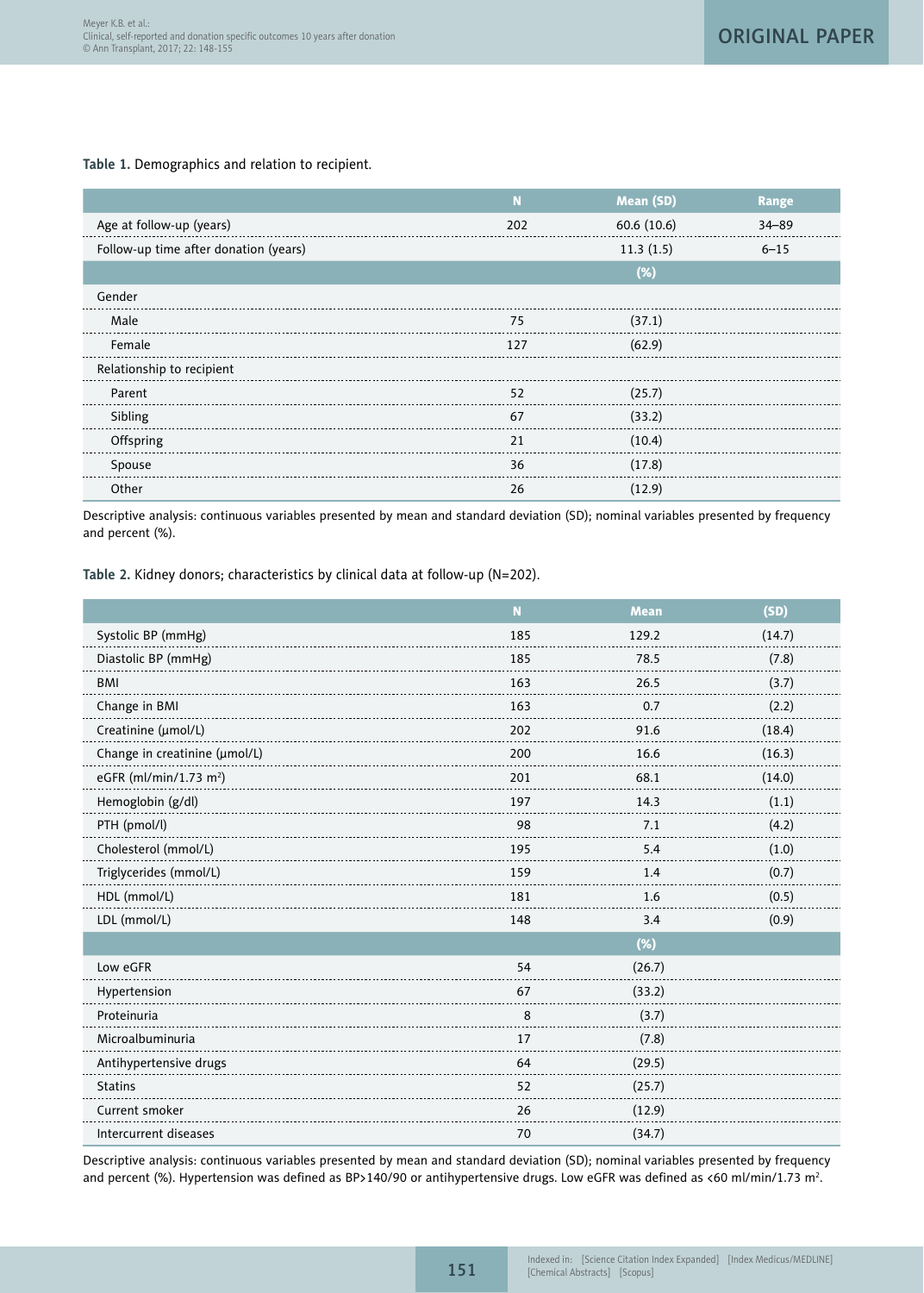**Table 3.** Self-reported outcomes; Mean scores QoL (SF-36v2) and fatigue (MFI).

|                                |     | Mean  | (SD) | Range       |
|--------------------------------|-----|-------|------|-------------|
| Physical Component Score (PCS) | 182 | 53.52 | 8.74 | 21.98-65.51 |
| Mental Component Score (MCS)   | 182 | 53.32 | 8.64 | 21.17-63.60 |
| General fatigue (GF)           | 192 | 8.88  | 4.42 | $4 - 20$    |
| Physical fatigue (PF)          | 194 | 8.25  | 4.25 | $4 - 20$    |
| Reduced activity (RA)          | 196 | 838   | 411  | $4 - 20$    |
| Reduced motivation (RM)        | 193 | 7.31  | 3.14 | $4 - 19$    |
| Mental fatigue (MF)            | 197 | 8 U S | 357  | $4 - 19$    |

Descriptive analysis: continuous variables presented by mean and standard deviation (SD); SF-36v2: each component score has a theoretical range of 0–100; MFI: each subscale has a theoretical range of 4–20; higher scores indicate more fatigue.

PCS MCS GFª PFª RAª RM MF eGFR <sup>B</sup> 0.04 –0.07 0.01 0.00 0.00 0.04 0.01 (St.error) (0.07) (0.07) (0.00) 0.00 (0.00) (0.03) (0.03)  $-0.40$ –0.01 0.02  $0.04***$ 0.02 0.05 0.04 B<br>BMI B (0.01) (0.09) 0.23 (St.error) (0.22) (0.01) (0.01) (0.08) . . . . . . . . . . . . . Use of B 0.16 0.55 0.01 0.06 0.01 0.16  $-0.17$ antihypertensives (St.error) (1.25)  $(1.24)$ (0.07) (0.06) (0.06)  $(0.44)$ (0.47) and/or statins Hemoglobin  $B$ 0.55 0.68 0.02  $-0.05$ –0.06 0.26 –0.06 (St.error) (0.94) (0.05) (0.05) (0.35) (0.93) (0.05) (0.32) Smoking <sup>B</sup> –1.14 –1.57  $0.00$  $-0.05$ –0.06  $-1,45$ –1.64 (2.42) (0.14) (0.12) (0.95) (St.error) (2.40) (0.13) (0.88) Gender <sup>B</sup> –2.57 –2.81 0.23\* 0.42 0.17 0.11 1.27 (St.error) (1.96) (1.94) (0.11) (0.10) (0.10) (0.70) (0.76) B 0.00 0.03 Age (at medical  $-0.13$ –0.01  $0.00$ 0.00 0.04 follow-up) (St.error) (0.10) (0.10) (0.01) (0.01) (0.01) (0.04) (0.04)

**Table 4.** Association between QoL and fatigue and clinical variables, gender and age.

Linear regression: each domain was analyzed separately; PCS – physical component score; MCS – mental component score; GF general fatigue; PF – physical fatigue; RA – reduced activity; RM – reduced motivation; MF – mental fatigue; B – the regression coefficient. a Logaritmic transformation; \* p<0.05; \*\* p<0.01.

recognition to a great extent or to some extent from health personnel, as shown in Table 5. Donors with hypertension perceived significantly more recognition from health personnel than those without hypertension. Nearly all donors would donate again if possible, but significantly fewer donors with hypertension felt this way. Less than 20% perceived the donation to be harmful to their own health. The recipients' health was described as expected or better than expected by the majority (70.8%) of the donors.

# **Discussion**

This long-term follow-up study shows that the majority of the donors have good outcomes, both clinical and self-reported at approximately 10 years after donation. The results are in line with several follow-up studies performed over the years [5,11,14,19,20].

This is the first study to investigate the association between clinical outcomes and donors' perception of their own health and donation-specific factors. One particular aspect of our study was the association between clinical outcomes and the donors' perception of recognition for their donation. In our previous study [21], significantly fewer donors perceived recognition from health personnel than from family and friends. Thus, it is interesting that the hypertensive donors in the current study perceived significantly more recognition from health personnel than did normotensive LKD, while perception of recognition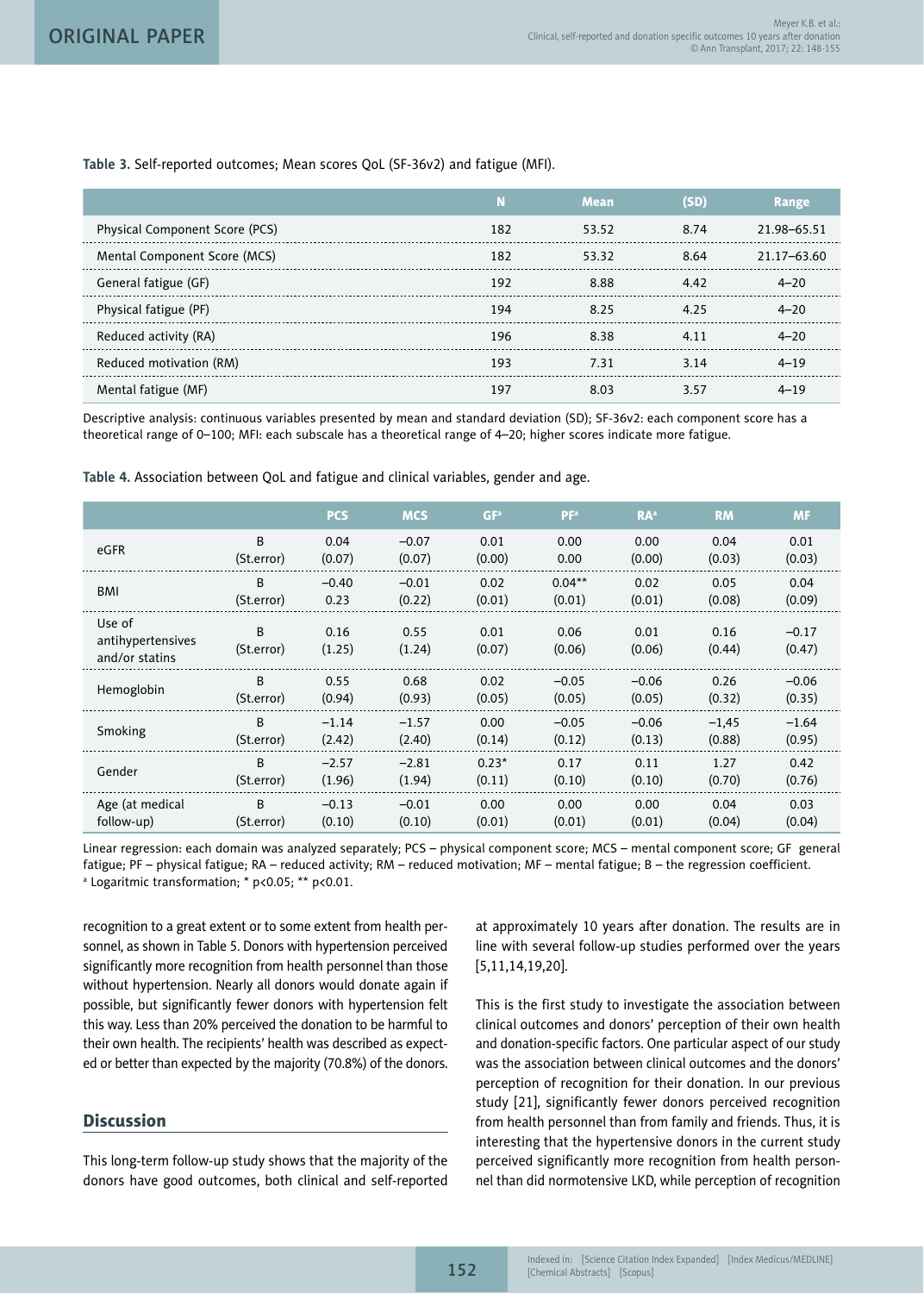|                                                         | All<br>$(N=202)$ |        | eGFR <60 ml/min/1.73 m <sup>2</sup><br>$(N=54)$ |        | <b>Hypertension</b><br>$(N=67)$ |          |        |      |
|---------------------------------------------------------|------------------|--------|-------------------------------------------------|--------|---------------------------------|----------|--------|------|
|                                                         | n                | (%)    | n                                               | (%)    | $P^*$                           | n        | (%)    | p**  |
| Recognition from health personnel                       |                  |        |                                                 |        | 0.71                            |          |        | 0.02 |
| To a great extent                                       | 74               | (36.6) | 20                                              | (37.0) |                                 | 29       | (43.3) |      |
| To some extent                                          | 54               | (26.7) | 15                                              | (27.8) |                                 | 13       | (19.4) |      |
| To a little extent                                      | 30               | (14.9) | 9                                               | (16.7) |                                 | 9        | (13.4) |      |
| Not at all                                              | 25               | (12.4) | $\overline{4}$                                  | (7.4)  |                                 | 6        | (9.0)  |      |
| Unsure                                                  | 16               | (7.9)  | 4                                               | (7.4)  |                                 | 9        | (13.4) |      |
| Recognition from family/friends                         |                  |        |                                                 |        | 0.24                            |          |        | 0.71 |
| To a great extent<br>$\sim$ $\sim$ $\sim$ $\sim$ $\sim$ | 128              | (63.4) | 34                                              | (63.0) |                                 | 40       | (59.7) |      |
| To some extent                                          | 47               | (23.3) | 13                                              | (24.1) |                                 | 18       | (26.9) |      |
| To a little extent                                      | 15               | (7.4)  | $\overline{2}$                                  | (3.7)  |                                 | 3        | (4.5)  |      |
| Not at all                                              | 1                | (0.5)  | $\mathsf 0$                                     | (0)    |                                 | 1        | (1.5)  |      |
| Unsure                                                  | 7                | (3.5)  | 4                                               | (7.4)  |                                 | 4        | (6.0)  |      |
| Donation harmful to own health                          |                  |        |                                                 |        | 0.21                            |          |        | 0.38 |
| To a great extent                                       | $\mathbf{1}$     | (0.5)  | 0                                               | (0)    |                                 | $\Omega$ | (0)    |      |
| To some extent                                          | 11               | (5.4)  | $\overline{2}$                                  | (3.7)  |                                 | 3        | (4.5)  |      |
| To a little extent                                      | 27               | (13.4) | 6                                               | (11.1) |                                 | 7        | (10.4) |      |
| Not at all                                              | 150              | (74.3) | 43                                              | (79.6) |                                 | 53       | (79.1) |      |
| Unsure                                                  | 11               | (5.4)  | 2                                               | (3.7)  |                                 | 4        | (6.0)  |      |
| Would have donated again                                |                  |        |                                                 |        | 0.43                            |          |        | 0.01 |
| Yes                                                     | 189              | (94)   | 52                                              | (96)   |                                 | 58       | (86.6) |      |
| N <sub>o</sub>                                          | 6                | (3)    | $\Omega$                                        | (0)    |                                 | 4        | (6.0)  |      |
| Unsure                                                  | 6                | (3)    | 2                                               | (4)    |                                 | 4        | (6.0)  |      |

## **Table 5.** Perception of recognition and self-evaluation of health in donors with low GFR or hypertension.

Non-parametric independent samples Wilcoxon Mann-Whitney U Test; \* p-value between donors with eGFR < or >60 ml/min/1.73 m<sup>2</sup>; \*\* p-value between donors with or without hypertension; low GFR: <60 ml/min/1.73 m2 ; hypertension: BP >140/90 or antihypertensive drugs.

from family and friends did not differ. One explanation may be that LKD who develop hypertension might be followed more closely and therefore receive more attention from health professionals than did the normotensive donors. However, we do not know if the frequency of medical follow-up differs between the groups. Another noteworthy finding was that even though only a minority claimed that the donation had been harmful to own health, 4 of the 6 LKD who retrospectively were reluctant to donate were in the hypertensive group. This might be in line with our previous report [21], which found that 3 donors both regretted donation and perceived that the donation had harmed their health. None of our donors were in need of kidney replacement treatment; hence, it seems as if being dependent on antihypertensive agents might be more burdensome than symptom-free reduced kidney function. Being dependent of taking antihypertensive agents may give a feeling of reduced health as a consequence of the donation, which again can affect the retrospective willingness to donate. Still, in contrast to a previous study comparing QoL between kidney recipients and patients in dialysis [26], we did not find any association between hypertension and self-reported health QoL. The donors may be employing beneficial denial and avoidance strategies, because being hypertensive is a situation out of their control [27], and this might explain the incongruence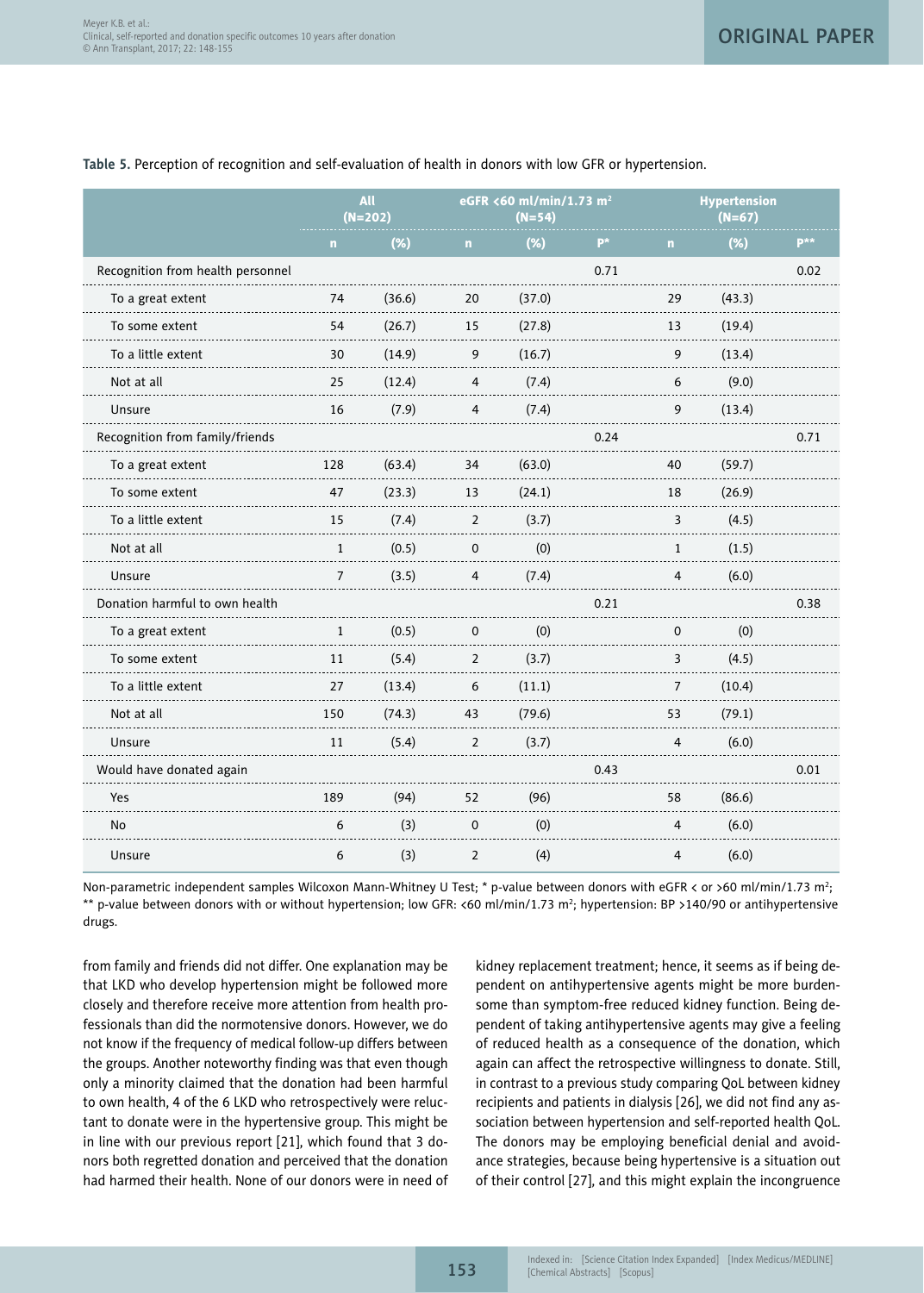in our findings. In the present study, one-third of the donors were treated by antihypertensive agents. Hypertension and use of antihypertensive drugs after donation has been shown in other studies; however, the incidence varies [9,14,19,28], and in 1 study nearly half of the donors were on antihypertensive agents or had undiagnosed hypertension at a mean follow-up time of 14 years [14]. Elderly donors might be more hypertensive than younger ones [19]; however, in our cohort the share of LKD at age 67 years or older who were treated for hypertension was lower than in the Norwegian population in the same age group [29], at 43.9% *vs.* 50%, respectively. The donors in the cohort studies by Kasiske [28] and Janki [19] had a lower mean age than the donors in our cohort, which may explain the lower incident of hypertension. Most of our donors were younger than 67 years, and in the age group 45 to 66 years, 31% of the LKD were treated with antihypertensive drugs compared to 21% of the Norwegian general population in the same age group [29]. It appears that the incidence of hypertension is somewhat higher in the donors when compared to the background population. Although a higher incidence of hypertension in donors may possibly be explained by the donation *per se*, it may also be explained by the regular scheduled visits during long-term follow-up with a higher likelihood of detection of hypertension. These results indicate the importance of long-term follow-up in order to monitor BP and assure that hypertensive treatment will be initiated when needed.

Another result that promotes long-term follow-up is that even though no donors were in treatment for reduced kidney function, a minority of the donors had low eGFR (<60 ml/min/1.73 m<sup>2</sup>) at 10 years after donation. This result corresponds with results from other studies [14,15,19,28,30]. However, previous studies indicate both an increase and a decrease in GFR after donation [14,15,28]. Fehrman-Ekholm et al. [14] suggested that GFR increases in the first years after donation, and then stabilizes before a decrease in GFR starts. If this is the case, the LKD in the current study might be in the stable phase at approximately 10 years post-donation, and we might see a decrease after 15 or 20 years after donation. In contrast, Fournier et al. [13] found no decrease in kidney function 30 years after donation. The uncertainty of the course of GFR after donation supports the need for long-term follow-up. However, even if the policy in Norway is to follow the donors at 5-year intervals, not all Norwegian donors have a medical follow-up at 10 years [21].

Another significant finding was the association between gender and general fatigue. Even though the evidence of gender differences in fatigue is inconsistent [31–34], female gender has previously been associated with fatigue in LKD [20,21]. In a previous report, we reported that female donors scored significantly higher than male donors on 3 out of 5 domains of fatigue [21]. Congruently, Sommerer et al. [20] found that female donors scored lower on MCS in QoL, and that middle-aged female donors scored higher on 2 out of 5 domains in fatigue compared to the German general population. The findings in the present study and in the previous studies seem to strengthen the notion that female donors might be more exposed to fatigue than male donors, and may need to be followed more closely after donation. The knowledge gap on gender differences in fatigue and live donation indicates a need for more research on this topic.

Even though we did not discover any association between gender and the 2 component scores PCS and MCS in this study, we did find a gender difference in 4 domains of QoL in our previous study [21]. This is similar to the results of Ay et al. [35], who compared QoL in recipients, donors, and a control group, and reported that male donors scored higher on PCS and MCS than female donors at 9 months after donation.

The body of long-term research on live kidney donation has a variation in design, including retrospective, prospective, or matched control groups. Additionally, time span varies from less than 5 years to nearly 50 years after donation, and there is a huge difference in sample sizes; from less than 100 LKD up to several thousand [9,10,13,17,18,36,37]. The dissimilarity makes it difficult to compare results. One of the strengths of our study was that median follow-up time was 11 years, with a limited time span. This may give more precise information about long-term health after donation. Other strengths were the sample size of 202 donors and that this was a nationwide study.

Our findings should be interpreted cautiously. This study was a follow-up of a previous study on quality of life in kidney donors. When planning the original study, we did not perform any power calculation for evaluating potential associations between blood pressure, renal function, and quality of life measures. Accordingly, our mainly negative findings could be explained by lack of statistical power. The design did not allow for comparison with healthy controls, which might be another limitation. However, studies using control groups have limitations as well, and it is difficult to find appropriate control groups [38].

# Conclusions

Our results show no associations between clinical and self-reported outcomes. However, we found a significant relationship between hypertension and donor-specific factors. Hypertension and reduced kidney function were identified in a minority of the donors. Hypertension may affect the self-perception of health and retrospective willingness to donate.

Long-term follow-up appears to be mandatory for monitoring of blood pressure and kidney function. The increased risk for fatigue among female donors needs more investigation.